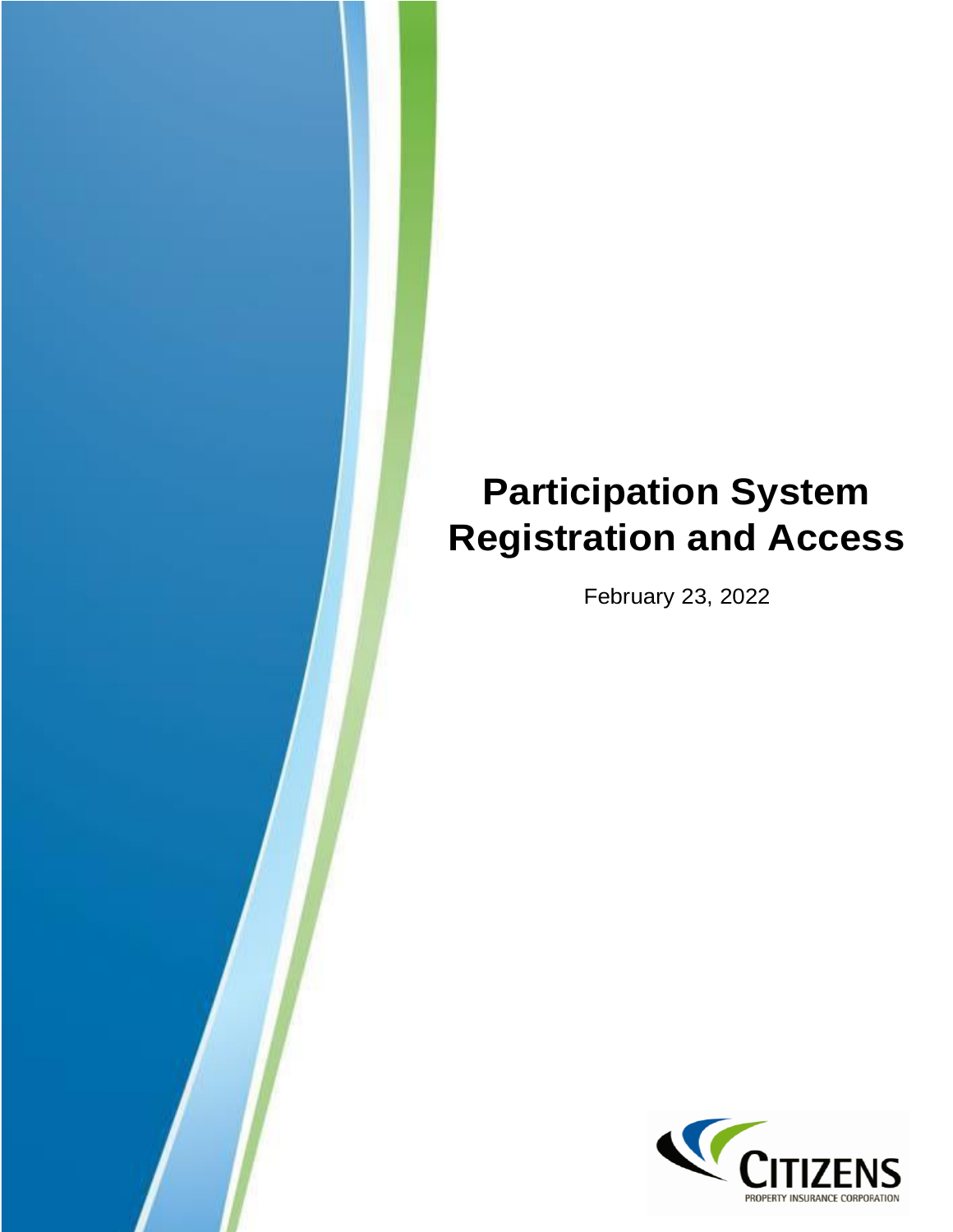## **Table of Contents**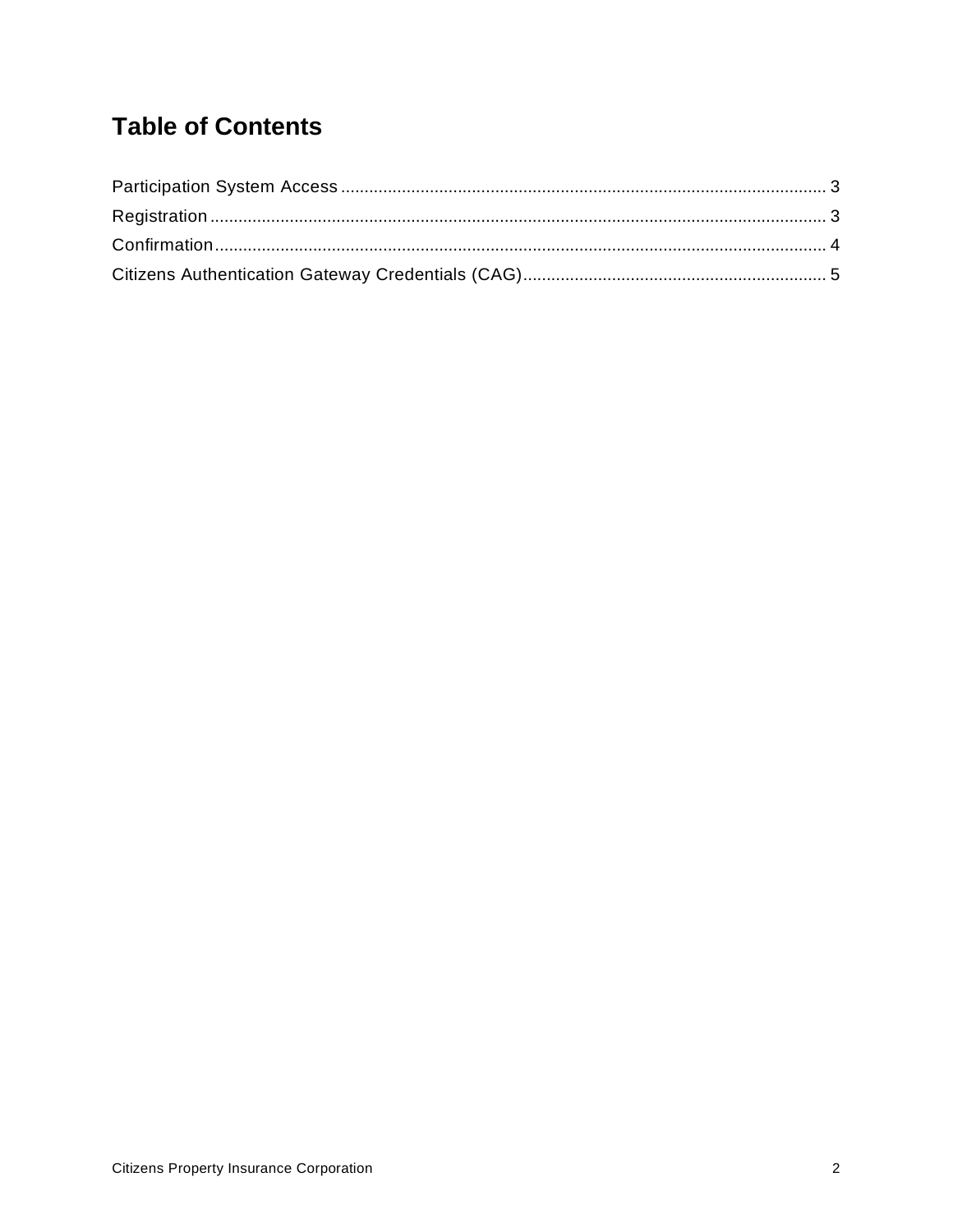#### <span id="page-2-0"></span>**[Participation](#page-4-1)  [System Access](#page-4-1)**

<span id="page-2-2"></span>Participation System Access emails are sent to company contacts in the current Participation system and to Users who have been granted access to the system. This email enables Users to register for system access. Registration is a three-step process.

#### <span id="page-2-1"></span>**[Registration](#page-4-1)**

- <span id="page-2-3"></span>1. The Company's contact receives the Participation System Access email that contains links to the Citizens website and Terms and Conditions of system usage.
	- a. Select **registration** link to proceed.
	- b. Select **Terms and Conditions** link to review.

*Note:* The registration link expires in 7 days.

|             | <b>CITIZENS</b>                                                                                                                                                                                                                                                                                                                                   |
|-------------|---------------------------------------------------------------------------------------------------------------------------------------------------------------------------------------------------------------------------------------------------------------------------------------------------------------------------------------------------|
|             |                                                                                                                                                                                                                                                                                                                                                   |
|             | <b>Participation System Access</b>                                                                                                                                                                                                                                                                                                                |
| Aug 8, 2021 |                                                                                                                                                                                                                                                                                                                                                   |
|             | Attn: Tim Smoky                                                                                                                                                                                                                                                                                                                                   |
| Welcome     | Citizens is implementing a new Participation System, which allows companies to report their premium data online, in<br>compliance with section 627.351(6)(b)3. b., Florida Statutes. It is important that you review the following information carefully to<br>learn how to register for the new system.                                          |
|             | <b>System Access</b><br>You must register for the Participation System within seven days of receiving this email or the link no longer will be valid. If the<br>link expires, send an email to participation@citizensfla.com to request an active registration link.                                                                              |
|             | 1. Select this link registration link to register.<br>2. Select the check box to indicate you agree to the Terms and Conditions.<br>3. Select the Submit button. A confirmation message will display on the screen.                                                                                                                               |
|             | Once registered, you will receive:                                                                                                                                                                                                                                                                                                                |
|             | A Participation System Access Confirmation email that includes a link you must select to confirm you requested access<br>to the Participation System.<br>A second email that includes your Citizens Authentication Gateway (CAG) credentials. Upon initial login, you will be<br>prompted to create a new password and set up security questions. |
|             | Once completed, you can access the Participation System via www.citizensfla.com. Select About Us > Financials > Voluntary<br>& Participation. Look for the Participation System section on the right and select the Enter Participation System button. You<br>will be prompted to enter your CAG credentials.                                     |
|             | You will have access to the following company(s):                                                                                                                                                                                                                                                                                                 |
|             | NAIC   Company Name<br>69999 Smoky Ins Co                                                                                                                                                                                                                                                                                                         |
|             | <b>Adding a user</b><br>Once you activate your credentials you will be able to add users for your company. For more information, refer to the online<br>Resources, including a Help Guide and the system usage Terms and Conditions.                                                                                                              |
|             |                                                                                                                                                                                                                                                                                                                                                   |
|             |                                                                                                                                                                                                                                                                                                                                                   |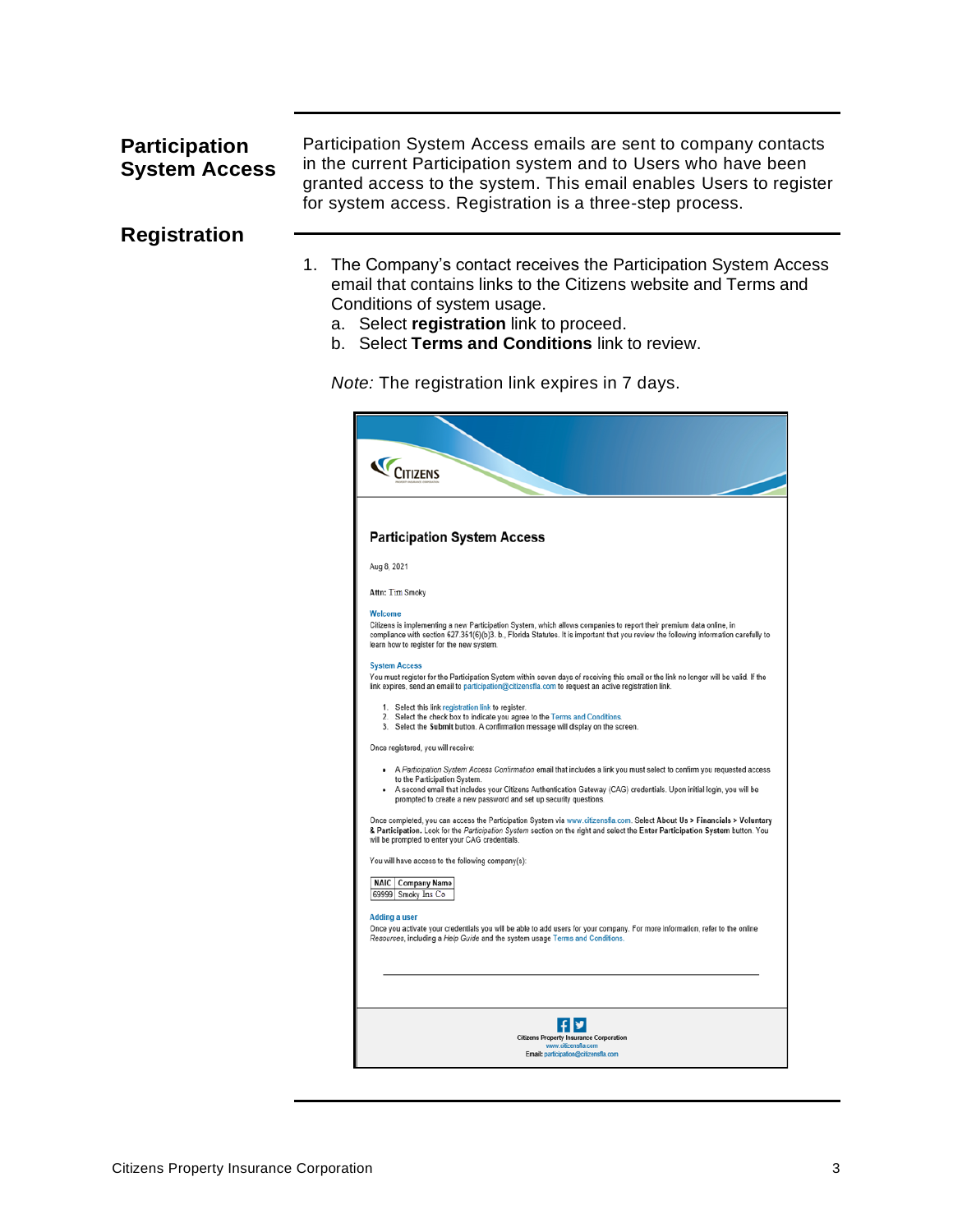#### **Registration** (Continued)

c. On the *Registration* page, the user selects box, I agree to the *Terms and Conditions*, then selects **Submit**.

|                                    | <b>Participation - Primary User Registration</b> |                         |                    |  |
|------------------------------------|--------------------------------------------------|-------------------------|--------------------|--|
| User Information                   |                                                  |                         |                    |  |
| First Name:                        | Tim                                              | Last Name:              | Smoky              |  |
| Email Address:                     | tsmoky@test.com                                  | Phone Number:           | $(565) 666 - 6677$ |  |
| Company Information<br><b>NAIC</b> |                                                  | <b>Company Name</b>     |                    |  |
| 69999                              |                                                  | Smoky Insurance Company |                    |  |

### <span id="page-3-0"></span>**Confirmation**

<span id="page-3-1"></span>2. User receives the Participation System Access Confirmation email with a confirmation link.

*Note:* The Confirmation link expires in 7 days.

| <b>Participation System Access Confirmation</b>                                                                                                                                                                                                                                           |
|-------------------------------------------------------------------------------------------------------------------------------------------------------------------------------------------------------------------------------------------------------------------------------------------|
| Aug 10, 2021                                                                                                                                                                                                                                                                              |
| Attn: Tim Smoky                                                                                                                                                                                                                                                                           |
| You are receiving this email to confirm you requested access to Citizens' Participation System. To complete the registration<br>process, select the confirmation link.                                                                                                                    |
| You will receive a second email that includes your Citizens Authentication Gateway (CAG) credentials. Upon initial login, you<br>will be prompted to create a new password and set up security questions.                                                                                 |
| For more information you can access the Participation System via www.citizensfla.com. Select About Us > Financials ><br>Voluntary & Participation. Look for the Participation System section on the right to review the system usage Terms and<br>Conditions and other helpful resources. |
|                                                                                                                                                                                                                                                                                           |
|                                                                                                                                                                                                                                                                                           |
| <b>Citizens Property Insurance Corporation</b><br>www.citizensfla.com<br>Email: participation@citizensfla.com                                                                                                                                                                             |
|                                                                                                                                                                                                                                                                                           |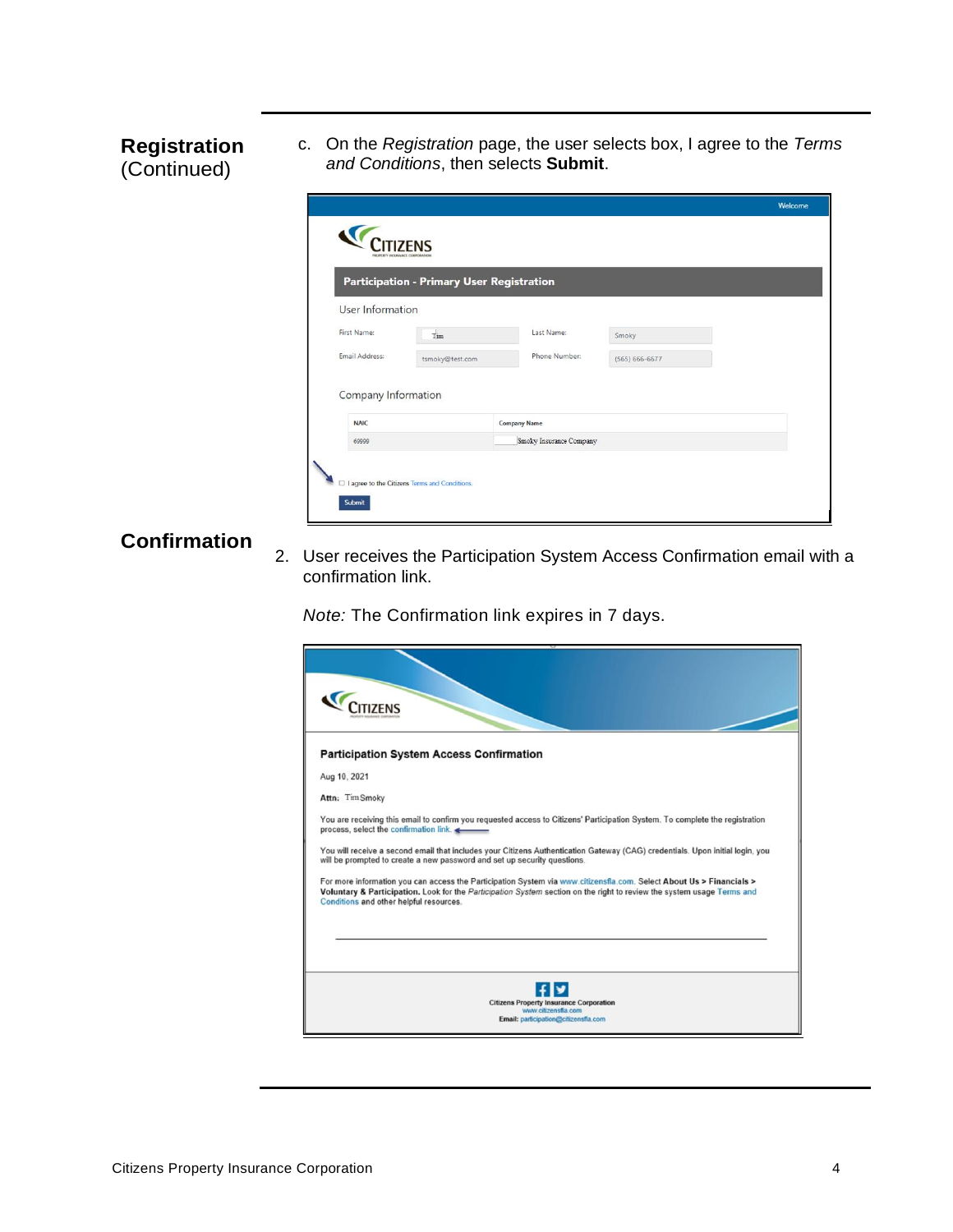#### **Confirmation** (Continued)

a. Select the **confirmation link** to access the *User Registration Confirmation* page.

|                       | <b>Participation - Primary User Registration</b> |               |                                                                                                                            |  |
|-----------------------|--------------------------------------------------|---------------|----------------------------------------------------------------------------------------------------------------------------|--|
|                       |                                                  |               | User created successfully. You will receive an email that includes your Citizens Authentication Gateway (CAG) credentials. |  |
| User Information      |                                                  |               |                                                                                                                            |  |
| First Name:           | Tim                                              | Last Name:    | Smoky                                                                                                                      |  |
| <b>Email Address:</b> | tsmoky@test.com                                  | Phone Number: | $(565) 666 - 6677$                                                                                                         |  |

- b. Close the browser before proceeding to step 3.
- 3. Users with existing Citizens Authentication Gateway credentials may proceed with logging into the Participation application (see note below). Skip step 4 as registration to the application is complete.
- 4. The User receives the Citizens Authentication Gateway Account Registration email that provides the username and login instructions.

| <b>Account Registration Confirmation</b>                                                                                                                                                                  |
|-----------------------------------------------------------------------------------------------------------------------------------------------------------------------------------------------------------|
| A new account has been created for you with Citizens Property Insurance Corporation for the following systems:                                                                                            |
| Participation<br>٠                                                                                                                                                                                        |
| You have been assigned the following username. Please retain this information for your records.                                                                                                           |
| Username: tsmoky                                                                                                                                                                                          |
| Click the following link to log in, then follow the instructions to complete your registration. If the link does not automatically redirect you, copy and paste the entire link into your browser window. |
| <b>Registration link:</b><br><link email="" in="" provided=""/>                                                                                                                                           |

a. Click the **Registration** link and provide the requested information. (Continued on next page)

<span id="page-4-1"></span><span id="page-4-0"></span>**Citizens Authentication Gateway Credentials (CAG)**